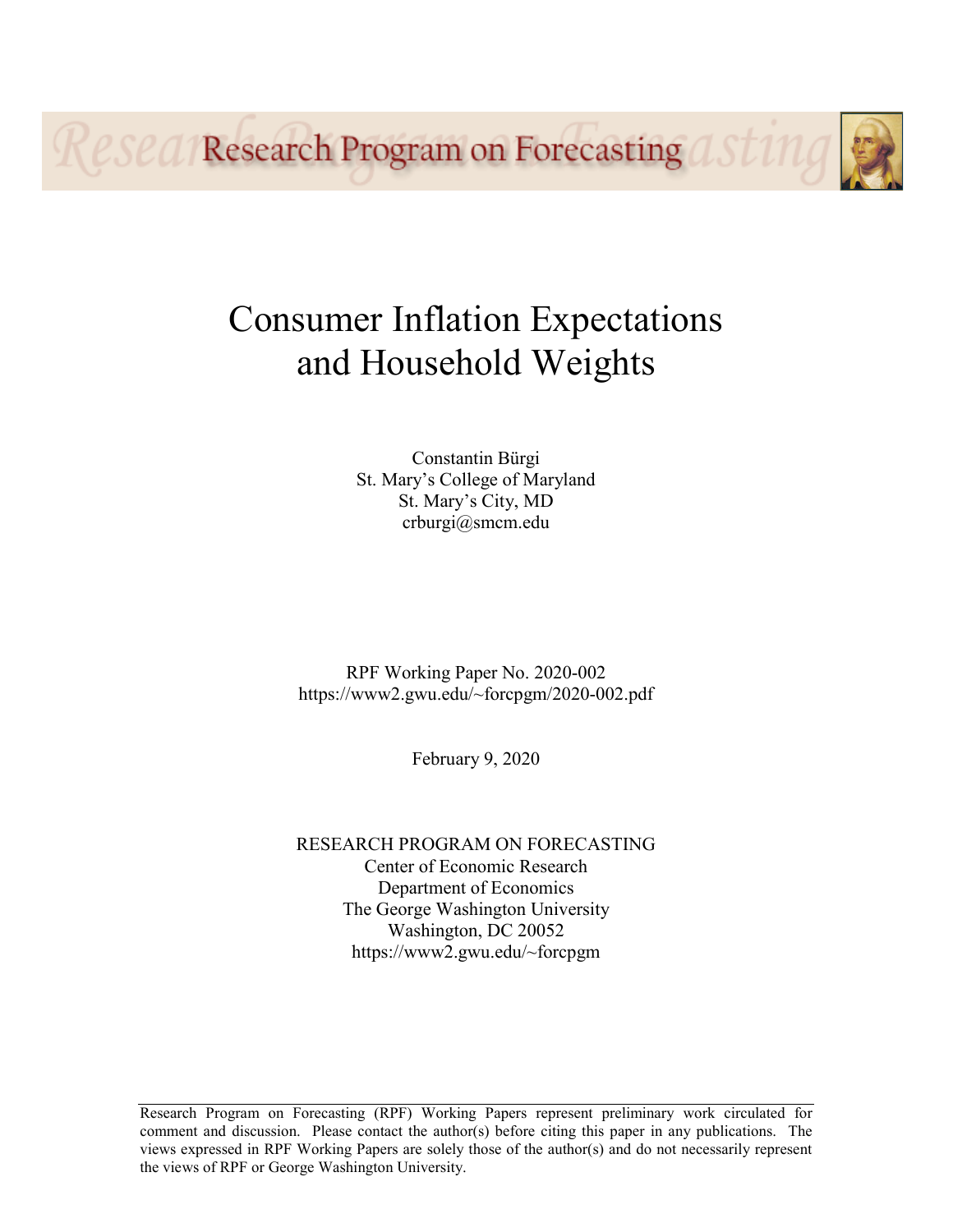## Consumer Inflation Expectations and Household

Weights?<sup>∗</sup>

Constantin Bürgi<sup>†</sup>

February 9, 2020

#### Abstract

There are substantial differences between general inflation expectations as reported in consumer surveys and CPI inflation. This paper proposes that some of this difference can be explained by the fact that households are not weighted the same in the two measures. In the CPI, households are weighted according to their expenditure, while they have equal weights in the consumer survey. To estimate the impact of the weighting difference, it is assumed that households predict the inflation of their own consumption basket. New empirical evidence is provided that supports this assumption as consumers do not predict CPI inflation and they predict a basket of goods. The estimated difference in mean expectations explained by the difference in weights is 0.7 percentage points or 20-25% of the difference for the US.

JEL: E31

Keywords: CPI; CPI Expectations; Consumer Inflation Expectations; Democratic CPI; Plutocratic CPI

<sup>∗</sup> I would like to thank James E. Foster, Tara M. Sinclair, Jay C. Shambaugh, Fred Joutz, Simon Sheng and Tomas Williams for their valuable comments and support.

<sup>†</sup>Email: crburgi@smcm.edu, St Mary's College of Maryland, 47645 College Drive, St. Mary's City, MD, 20686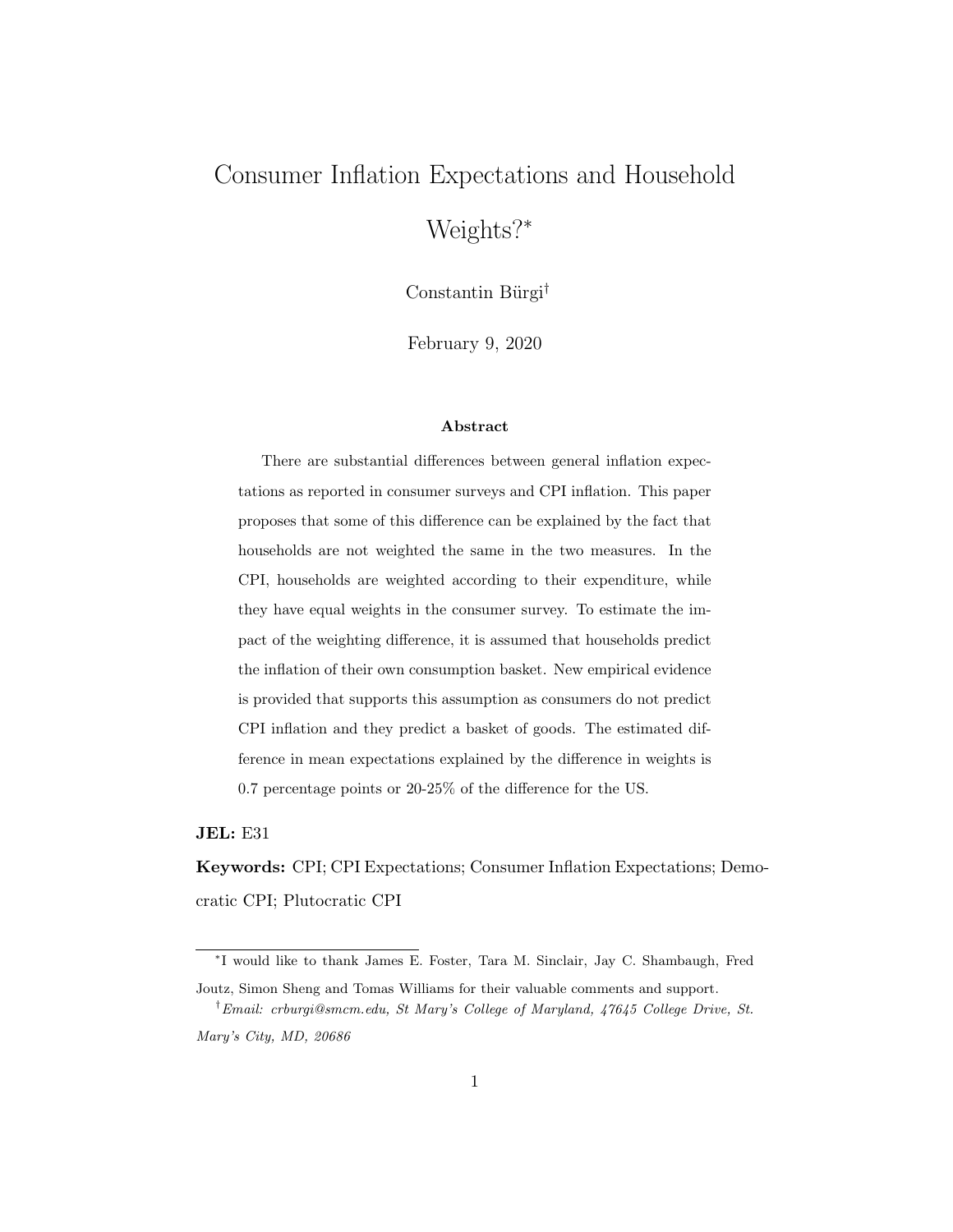#### 1 Introduction

Consumer inflation expectations have at times diverged substantially from CPI inflation. For example, the median participant in the New York Fed Survey of Consumer Expectations predicted one year ahead inflation at 3% year over year on averaged across the years since 2013 for the US. Over the same period, participants of the survey of professional forecasters from the Philadelphia Fed predicted CPI inflation at around 2% year over year and actual CPI inflation was less than  $2\%$  year over year.<sup>1</sup>

This large difference has lead to a wealth of models trying to explain how consumers form their expectations to allow for this apparent upward bias.<sup>2</sup> A key component in many of these models is that consumers want to accurately predict the CPI inflation, but fail to do so due to strong priors, lack of financial literacy, tracking only certain categories of goods in the CPI, etc. This paper offers a new explanation that requires that consumers predict their own basket's rate of inflation. If this assumption is satisfied, there is an automatic difference between the average of the consumer surveys and the CPI inflation due to the different weighting of consumers.<sup>3</sup> The CPI

<sup>&</sup>lt;sup>1</sup>The focus here is on the NY Fed survey for the US instead of the longer running U Michigan survey, as it has more income brackets that allow a better mapping between income and consumption.

<sup>&</sup>lt;sup>2</sup>See for example Gramlich (1983), Souleles (2001), Carroll (2003), Souleles (2004), Brachinger (2008), Pfajfar and Santoro (2008), Bruine de Bruin et al. (2010), Meyer and Venkatu (2011), Coibion and Gorodnichenko (2015), Trehan (2015), Malmendier and Nagel (2015) or Binder (2017).

<sup>&</sup>lt;sup>3</sup>The different weighting of households should also be taken into account when estimating the impact of alternative explanations for this gap. For example, if a model is found to explain 50% of the gap when not taking into account the weighting, this number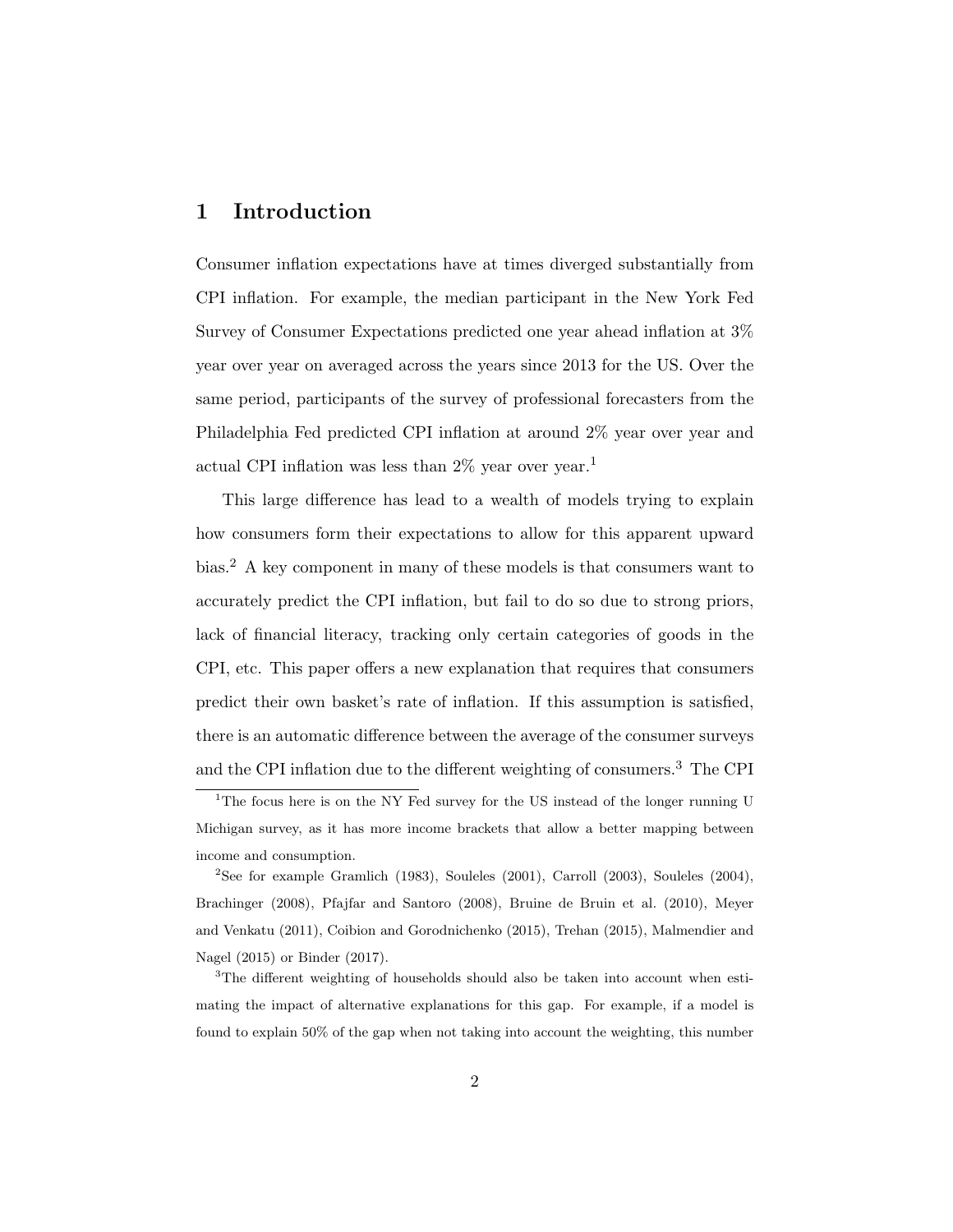tracks the inflation rate of aggregate consumption, which means that large spenders have a higher weight than small spenders. This contrasts with the simple average in consumer surveys, which is the average of individual inflation rates.

These two ways of constructing an aggregate inflation measure have been well documented since at least Prais (1959), but to the author's knowledge they have never used in this context. However, the estimates presented here contribute to this literature as well, as an independent way is offered to estimate what the potential difference could be, if the CPI was weighted differently.<sup>4</sup> As the CPI is used in wage negotiations, to determine eligibility for social programs and the size of the payments as well as many other important economic variables, it is critical to know if there is any difference in the two weightings. As the vulnerable population that depends on the social programs is typically not part of the large spenders in the economy, the CPI might not accurately reflect their rate of inflation. If they experience higher inflation than the one implied by the CPI, social programs will not adequately help them.

In a first step, new evidence is presented supporting that consumer predict their own basket's rate of inflation. Specifically, it is shown that the vast majority of consumers in the UK do not equate general inflation with the might shift substantially once the weighting is taken into account. If the large spenders are barely affected by the model, the true impact is likely much smaller, while the opposite is true if large spenders are heavily affected.

<sup>&</sup>lt;sup>4</sup>Muellbauer (1974), Deaton (1998), Kokoski (2000), Izquierdo et al. (2003) or Ley (2005) calculated the difference between the two weighing methods of the CPI with mixed results.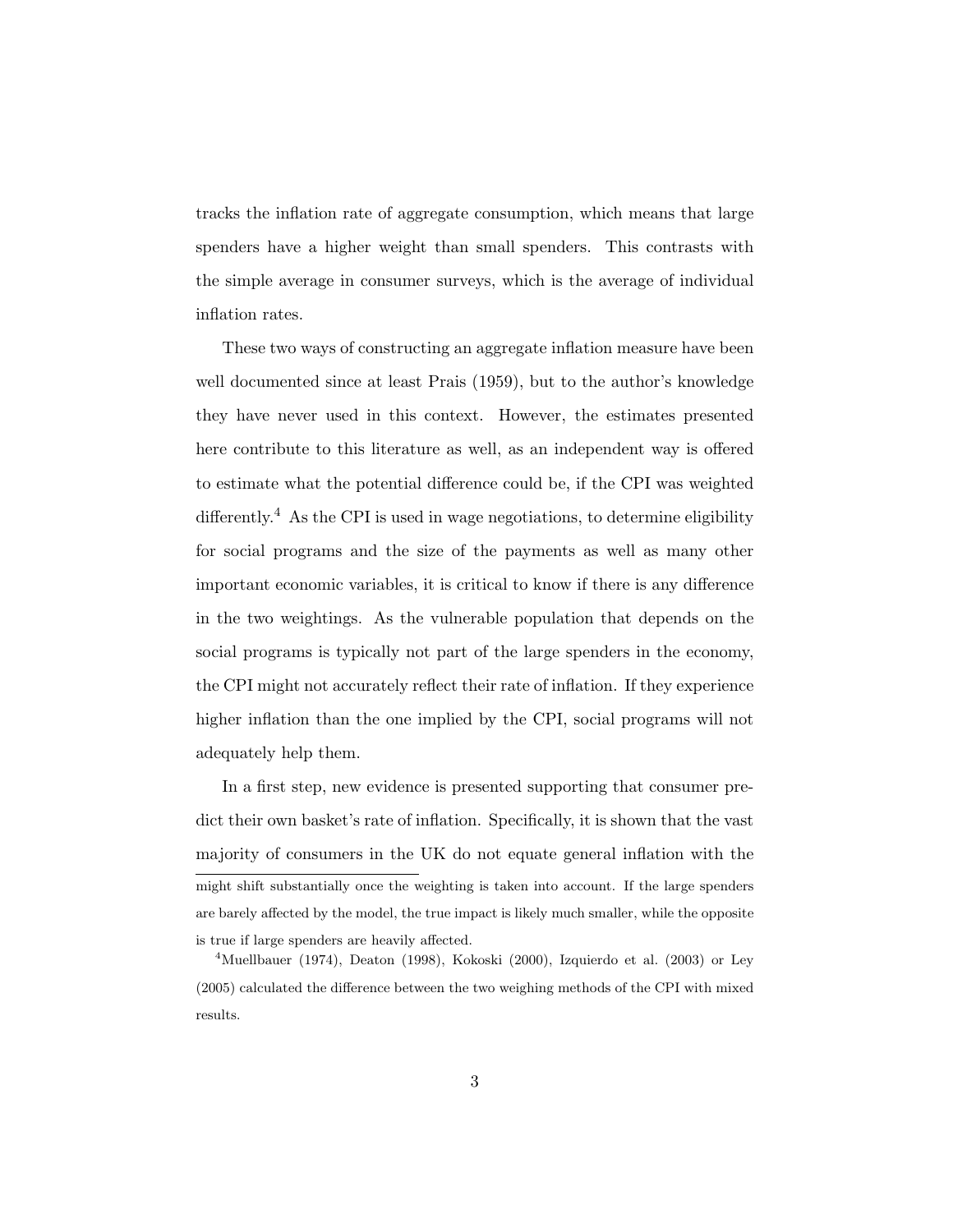CPI and that consumers in the US predict a basket of goods. Subsequently, it is assumed that consumers predict their own basket's rate of inflation. The NY Fed consumer survey is then reweighted to match the CPI weighting to estimate how much of the difference is due not having the same weights.<sup>5</sup> To this end, the relationship between demographic variables and consumer expenditure from consumer expenditure surveys are used to impute the consumer expenditure in the consumer expectation surveys. While it is only possible to obtain an approximation, this estimate suggests that there is a 0.7 percentage point difference or it explains 20-25% of the difference.

The remainder of the paper is structured as follows: the next section presents the weighting difference in more detail. The following two sections present the evidence that consumers do not predict the CPI, but have a basket in mind. The fifth section constructs consumer expenditure for the NY Fed expectation survey and reweights it accordingly to estimate the impact of the weighting. The last section concludes.

#### 2 Model

The general idea is that consumers predict their own basket's rate of inflation, rather than the CPI inflation. Every consumer thus looks at the basket of goods he or she consumers and calculates an approximate rate of inflation. This rate of inflation can be the same as CPI inflation, but can also differ substantially. These individual rates of inflation are then averaged across

<sup>5</sup>The UK survey only collects categorical variables and has much fewer details regarding the demographics. Due to this, the comparison is not presented for the UK, where the difference is negligible.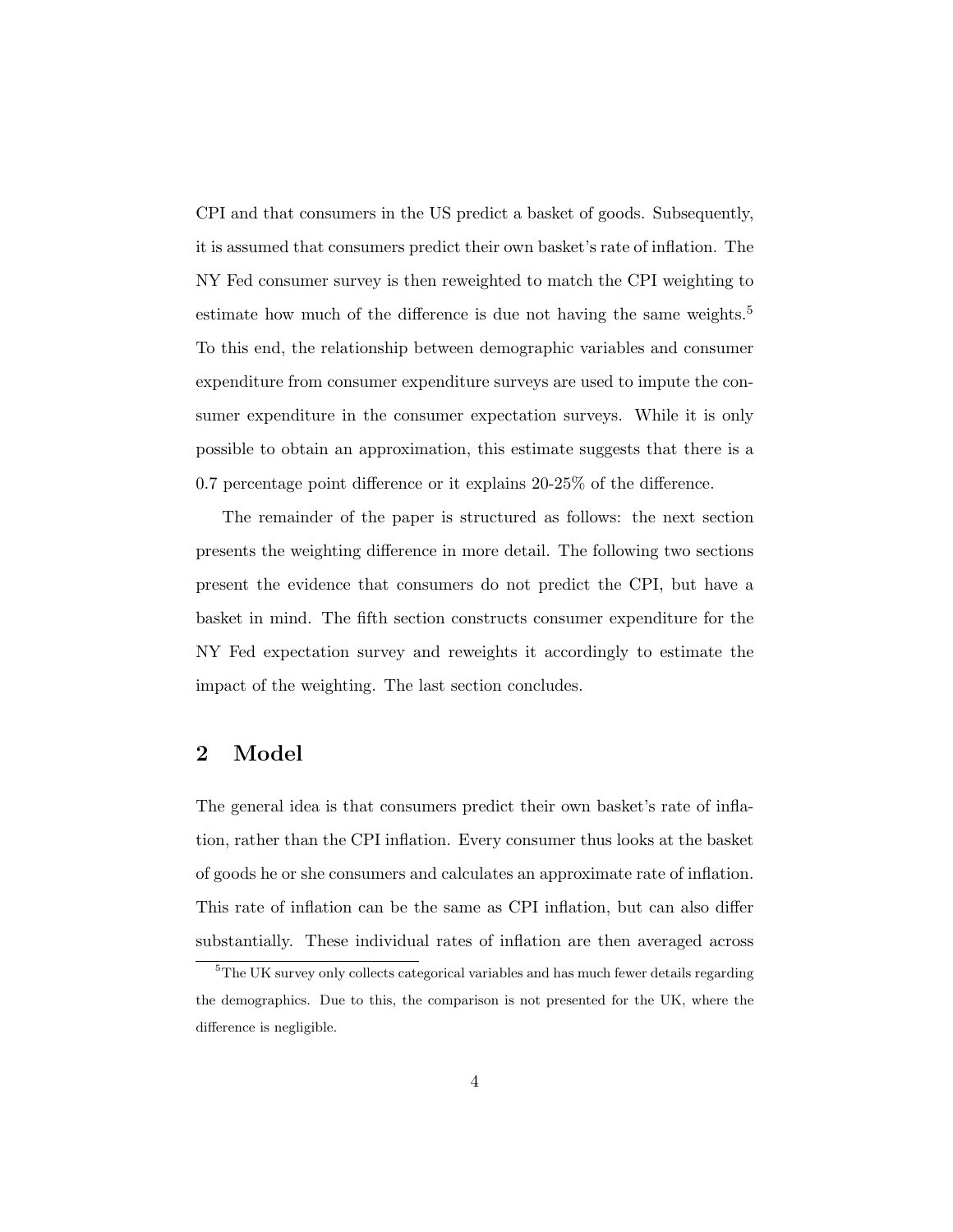consumers to produce the average consumer inflation expectations.<sup>6</sup> The consumer expectation survey thus gives every consumer the same weight, independent of their spending e. This is equivalent to first calculating the expenditure share  $s_{ic}$  of every good (or service) c in the basket of a consumer  $i$  and then averaging these expenditure shares across consumers to obtain overall shares for the survey  $s_{c,surve}$ .

$$
s_{c,survey} = \frac{\sum_{i} s_{ic}}{\sum_{ic} s_{ic}} = \frac{\sum_{i} \frac{e_{ic}}{\sum_{c} e_{ic}}}{\sum_{ic} \frac{e_{ic}}{\sum_{c} e_{ic}}}
$$
(1)

In a second step, these average expenditure shares are used together with the current price  $p_{ct}$  and the expected price in 12 months  $p_{ct+12}^e$  using the Laspeyres formula to calculate the overall rate of inflation  $INF_{survey}$ .

$$
INF_{survey} = \frac{\sum_{c} p_{ct+12}^{e} * s_{c,survey}}{\sum_{c} p_{ct} * s_{c, survey}}
$$
\n
$$
(2)
$$

This approach is different from the way the CPI is constructed. In the CPI, consumers are weighted according to their spending and large spenders have a higher weight. This is equivalent to first adding up all the expenditures  $e_{ic}$  across consumers i in category c and then calculating the expenditure shares of the aggregate for the CPI  $s_{c,CPI}$ .

$$
s_{c,CPI} = \frac{\sum_{i} e_{ic}}{\sum_{ic} e_{ic}}\tag{3}
$$

The second step is the same as for consumer expectations above, except that the shares are changed to the CPI shares instead of the survey shares.

$$
INF_{CPI} = \frac{\sum_{c} p_{ct+12}^{e} * s_{c,CPI}}{\sum_{c} p_{ct} * s_{c,CPI}}
$$
(4)

 ${}^{6}$ One can also use the median instead.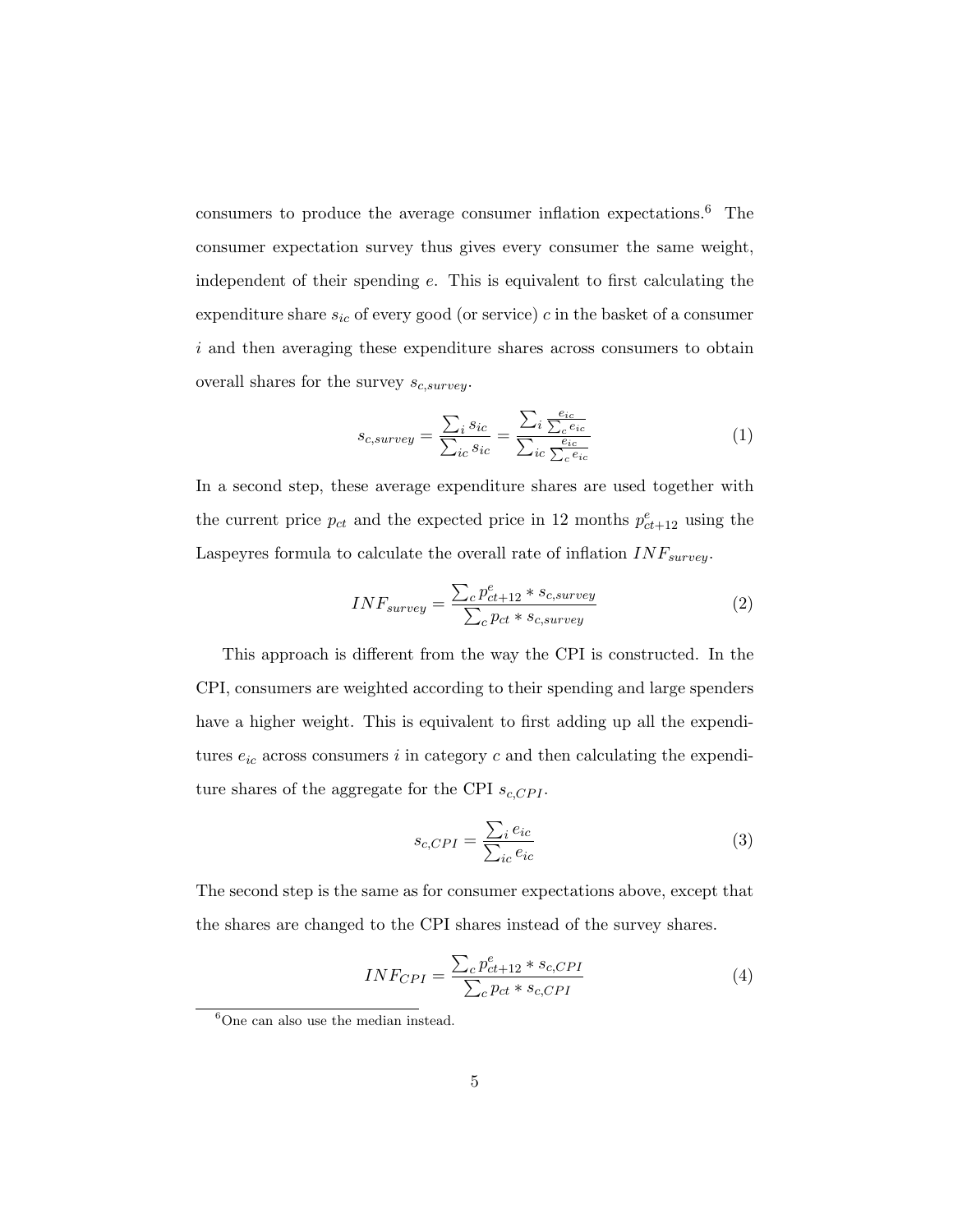Table 1 illustrates this difference further: Assume there are only two consumers and the two goods food and transportation with the expenditures shown in Table 1. Based on the CPI weighting, food has a weight of  $s_{food, CPL} = 41.5\%$  in the aggregate CPI and transportation  $s_{transport, CPL} = 58.5\%$ . In contrast, in the consumer survey, food has a weight of  $s_{food,survey} = 45\%$ and transportation  $s_{transport,survey} = 55\%$ ; the average expenditure share of the two consumers.

Consumer 1 1 2 sum Food  $3,000 (50\%)$  | 14,000 (40\%) | 17,000 (41.5\%) Transportation 3,000 (50%) 21,000 (60%) 24,000 (58.5%)

Table 1: USD expenditure in food and transportation for two consumers

Expenditure shares in brackets.

If the rates of inflation of the two items are different, then the survey based inflation is different from the CPI. Specifically, if it is assumed that food inflation is higher (e.g. 10% than transportation inflation (e.g. 0%). Then the consumer survey will report a higher rate of inflation than the CPI (e.g. 4.5% and 4.15% for the survey and the CPI, respectively). As a result, the average of consumers predicting their own basket's rate of inflation will be higher than the CPI inflation.

With many consumers in an economy and very skewed consumption patterns, it could be the case that a very large percentage of the population has a higher (or lower) rate of inflation than the CPI inflation implies. Indeed, based on the 2018 US consumer expenditure survey, the top third of spenders had a weight of around 2/3 in the CPI. In contrast, the top third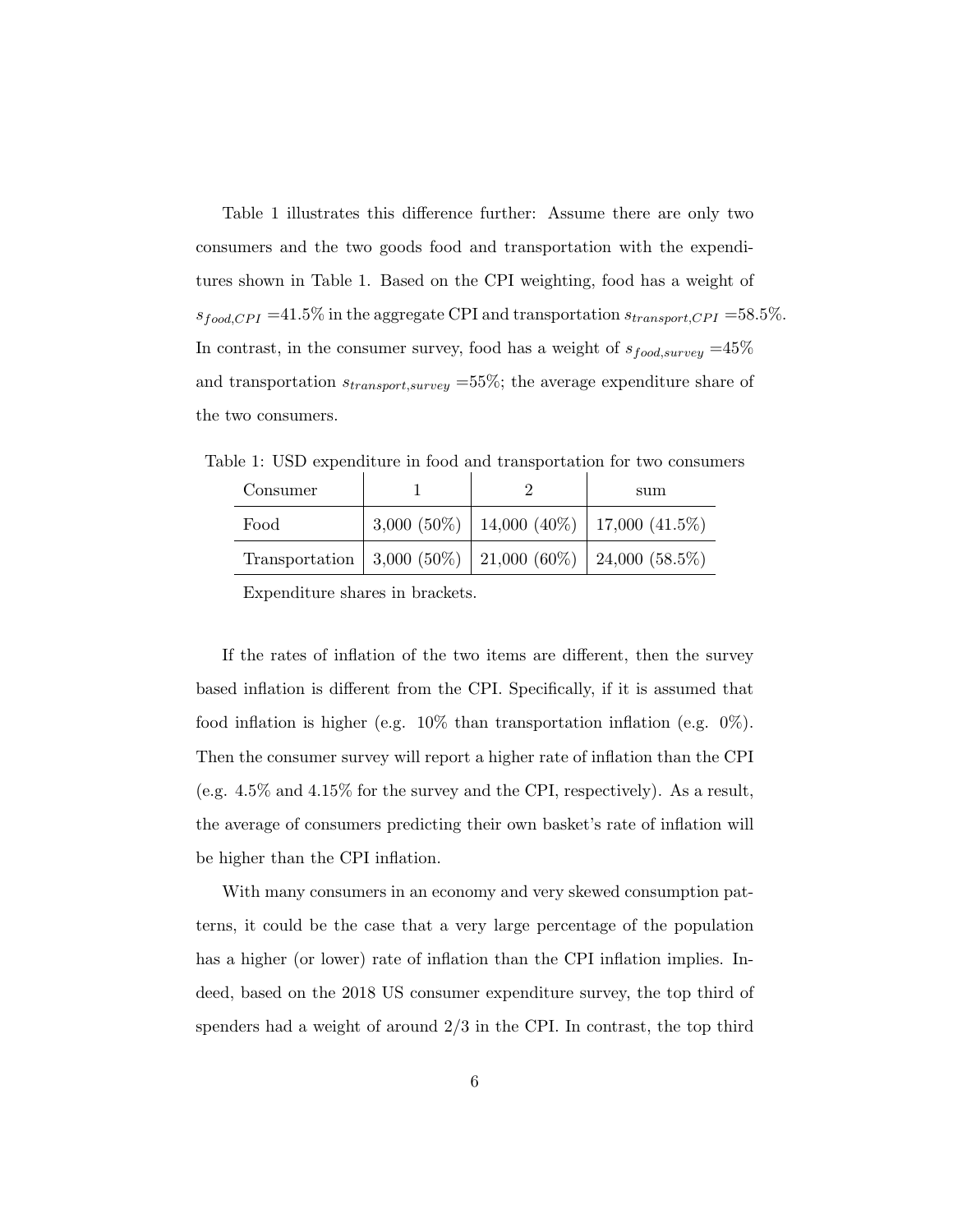of spenders only has a 1/3 weight in consumer surveys.

### 3 Is General Inflation the CPI?

Most consumer surveys ask respondents about their general inflation perceptions and expectations rather than CPI inflation perceptions specifically. One exception is the UK Inflation Attitudes Survey from the Bank of England. Every first quarter since 2016, it collects CPI perception (Nowcasts) in addition to general inflation perceptions. This can be used to test, whether consumers interpret general inflation as CPI inflation or not. If respondents interpret the two as being different, they do not predict CPI inflation when asked about general inflation. In contrast to the US, the survey asks consumers in categorical ranges instead of point forecasts. The midpoint of the range is used to obtain point perceptions. This allows to test, whether there are differences between the two and thus whether consumers report CPI perceptions when asked about general perceptions. Three statistics are used to compare the two measures: the mean perception error (MPE), which is the difference between the CPI inflation  $A_t$  and the perceptions  $P_t$  both averaged across individuals and time;

$$
MPE = \frac{1}{T} \sum_{t} \left( A_t - \frac{1}{n_t} \sum_{i} P_{it} \right) \tag{5}
$$

the mean absolute error (MAE), which is the absolute difference averaged across the two dimensions

$$
MAE = \frac{1}{T} \sum_{t} \left| A_t - \frac{1}{n_t} \sum_{i} P_{it} \right| \tag{6}
$$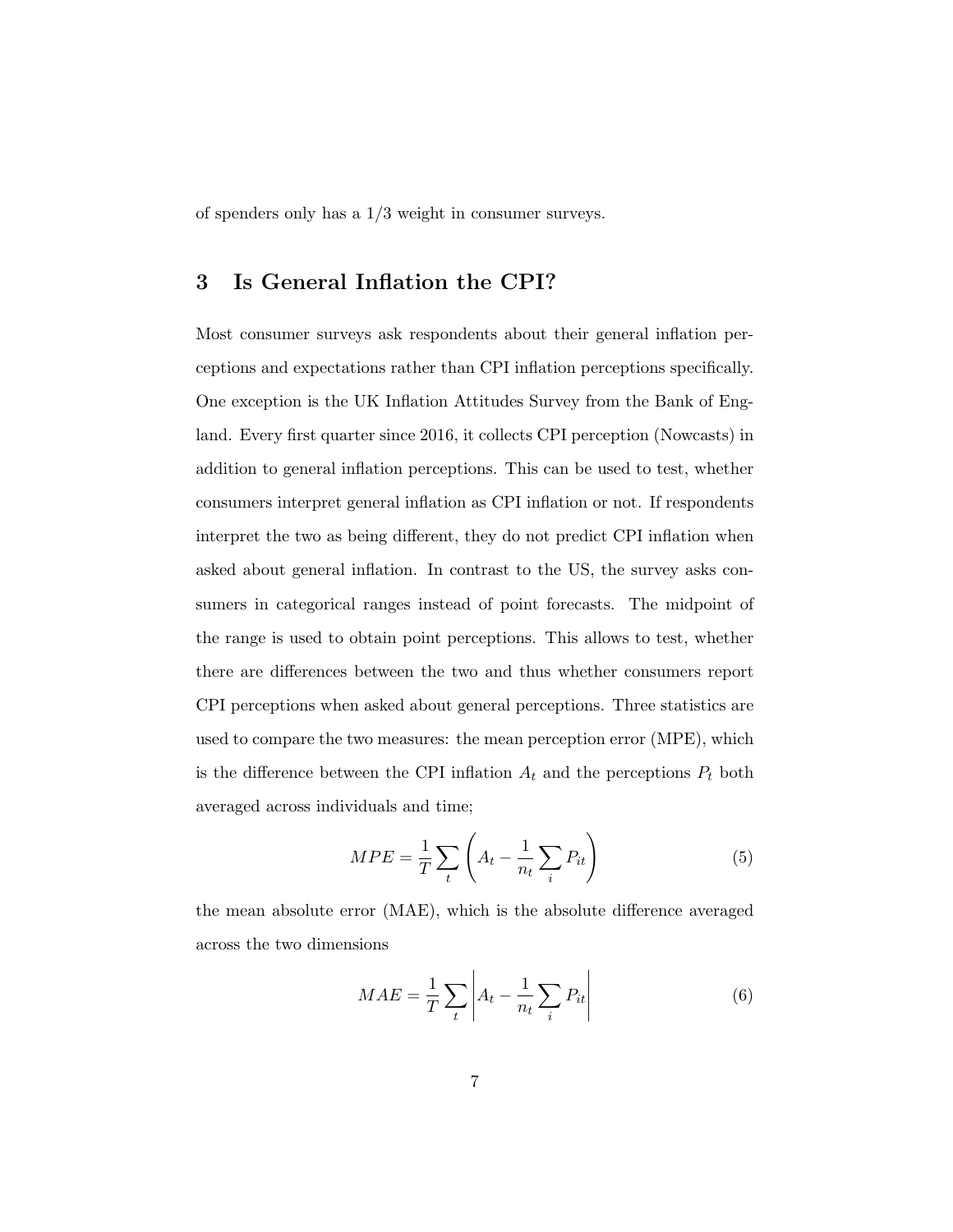and lastly the mean squared error (MSE), which is the squared difference averaged across the two dimensions

$$
MAE = \frac{1}{T} \sum_{t} \left( A_t - \frac{1}{n_t} \sum_{i} P_{it} \right)^2.
$$
 (7)

Table 2 reports these three measures for the different variables.

The first three rows clearly show that general inflation perceptions are generally higher than actual CPI inflation (the second row uses the same sample as CPI perceptions), while CPI perceptions are a touch below actual CPI inflation. This higher perception of general inflation also lead to higher absolute and squared errors relative to CPI perceptions. Given the clear difference in all three statistics, consumers' general inflation perceptions are not the same as CPI perceptions or inflation.

One would expect that respondents that get the CPI perceptions right might be better informed than people who do not. One would thus expect that these respondents make more accurate predictions about general inflation as well. To test whether this is the case, one can take the 20% of respondents who report CPI inflation perceptions closest to the actual CPI inflation and check, what they report as general inflation perceptions. The exact threshold chosen is consumers that report within 0.5 percentage points of the actual CPI inflation. Due to this, their MAE is less than 0.5 and MSE less than 0.25 and one would expect similar numbers for the other variable. If they are very different, then these informed consumers clearly do not think that general inflation is the same as CPI inflation. As row CPI2 reports, they predict much higher general inflation than the CPI inflation and while the respondents are somewhat closer to the CPI than the average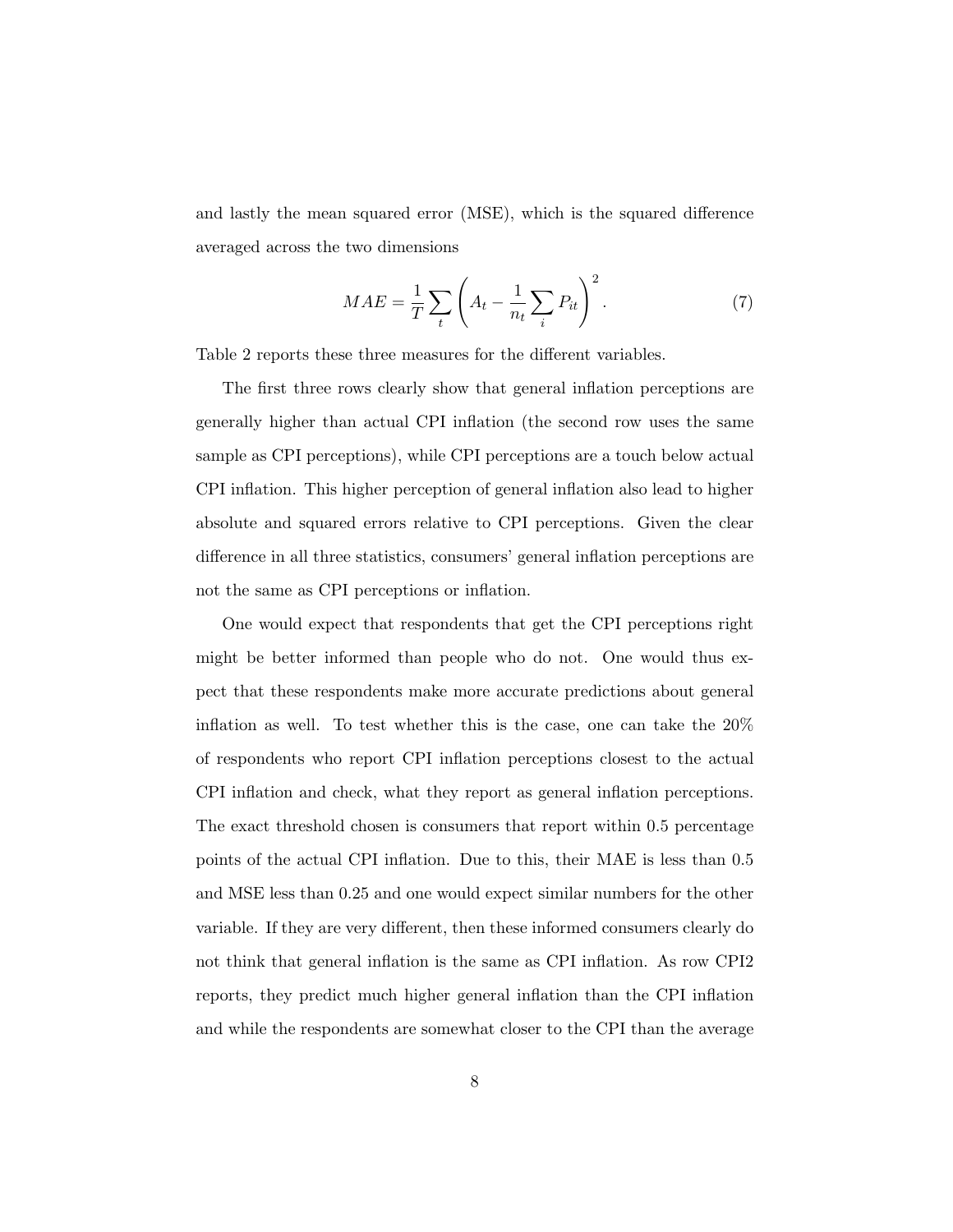|                                       |                    | MPE MAE MSE            |      |
|---------------------------------------|--------------------|------------------------|------|
| General inflation <sup>*</sup>        | $-0.87$ 1.23       |                        | 0.92 |
| General 2inflation* $-0.87$ 1.01 0.87 |                    |                        |      |
| CPI inflation                         |                    | $0.13 \t 0.73 \t 0.61$ |      |
| General 3inflation $\#$ 0.32 0.75     |                    |                        | 0.61 |
| CPI2 inflation <sup>#</sup>           | $-0.82 \quad 0.82$ |                        | 0.79 |
| $Same^+$                              | $-0.22$            | $0.47$ 0.46            |      |

Table 2: Inflation Perceptions UK

L

<sup>∗</sup>General uses the full sample for perceptions, while General2 uses the same sample as the CPI perceptions (four observations Q1 2016-Q1 2019).  $#$ General3 takes the individuals that reported general inflation closest to the CPI and reports their CPI prediction, while CPI2 takes the individuals that reported CPI inflation closest to the CPI and reports their general inflation prediction. <sup>+</sup>Reports the errors for the respondents who reported the same number for both CPI and general inflation.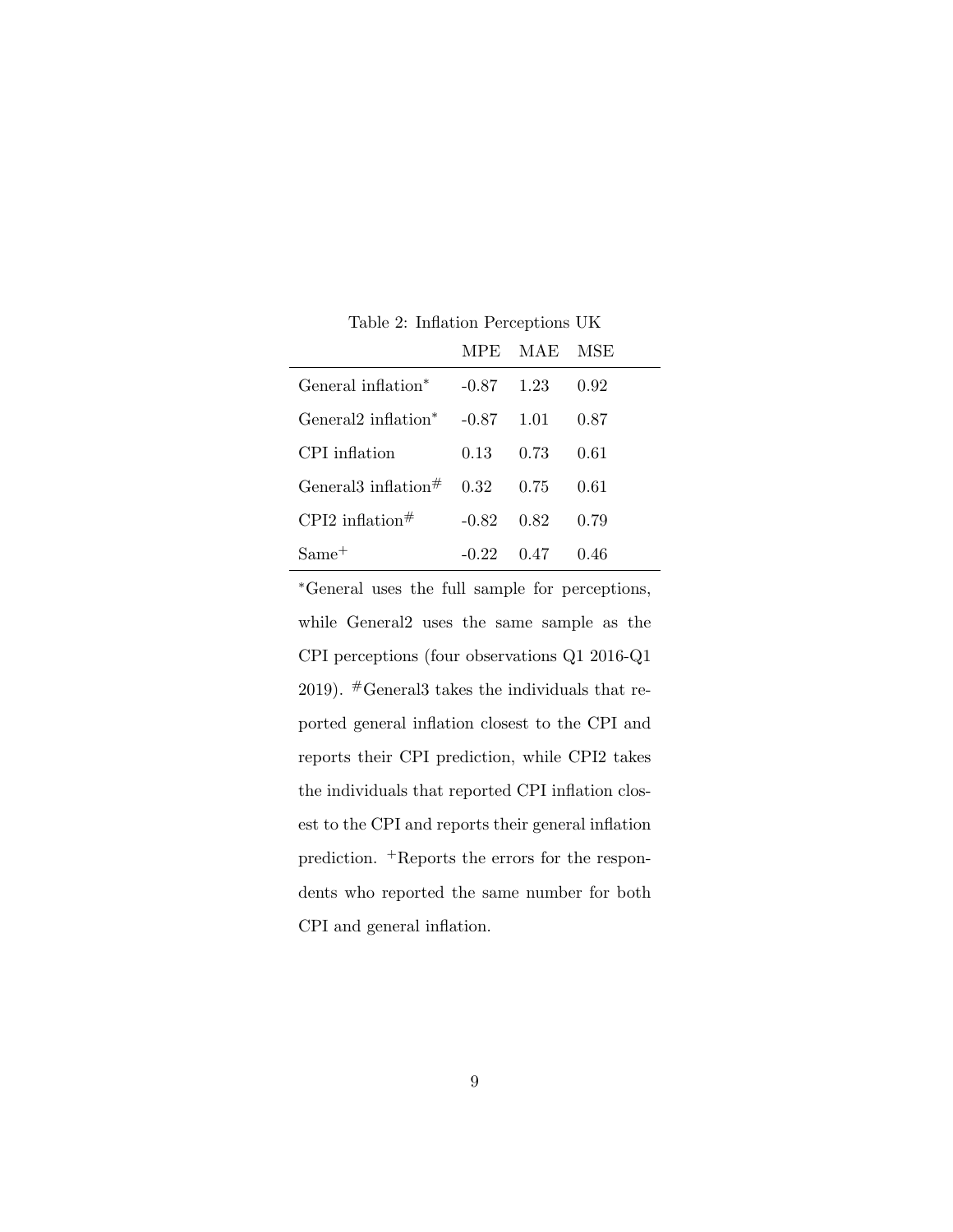for general inflation perceptions, they are still not closer than the average of CPI perceptions. This suggests that these informed consumers do not think the two are the same.

Conversely, one could ask whether the consumers that report general inflation closest to actual CPI inflation think that the two are the same. To test this, one can take the 20% of respondents who report general inflation perceptions closest to actual CPI inflation and check their CPI inflation perceptions. Again, the exact threshold chosen is consumers that report within 0.5 percentage points of the actual CPI inflation. Due to this, their MAE is less than 0.5 and MSE less than 0.25 and one would expect similar numbers for the other variable. As the row General3 in the table reports, this is not the case and consumers with general perceptions close to actual CPI inflation do not report CPI perceptions any different from all consumers included in the survey.

In general, around 20% of consumers reports the same CPI perception and general inflation perception. These respondents have the lowest MAE and MSE as reported in the last row (Same) of Table 2. As consumers report ranges, it is likely that the actual percentage is even lower if consumers were able to give exact numbers. Together, this suggests that for the vast majority of consumers, there is a difference between CPI inflation and general inflation. This is consistent with consumers predicting their own basket's rate of inflation, rather than the CPI.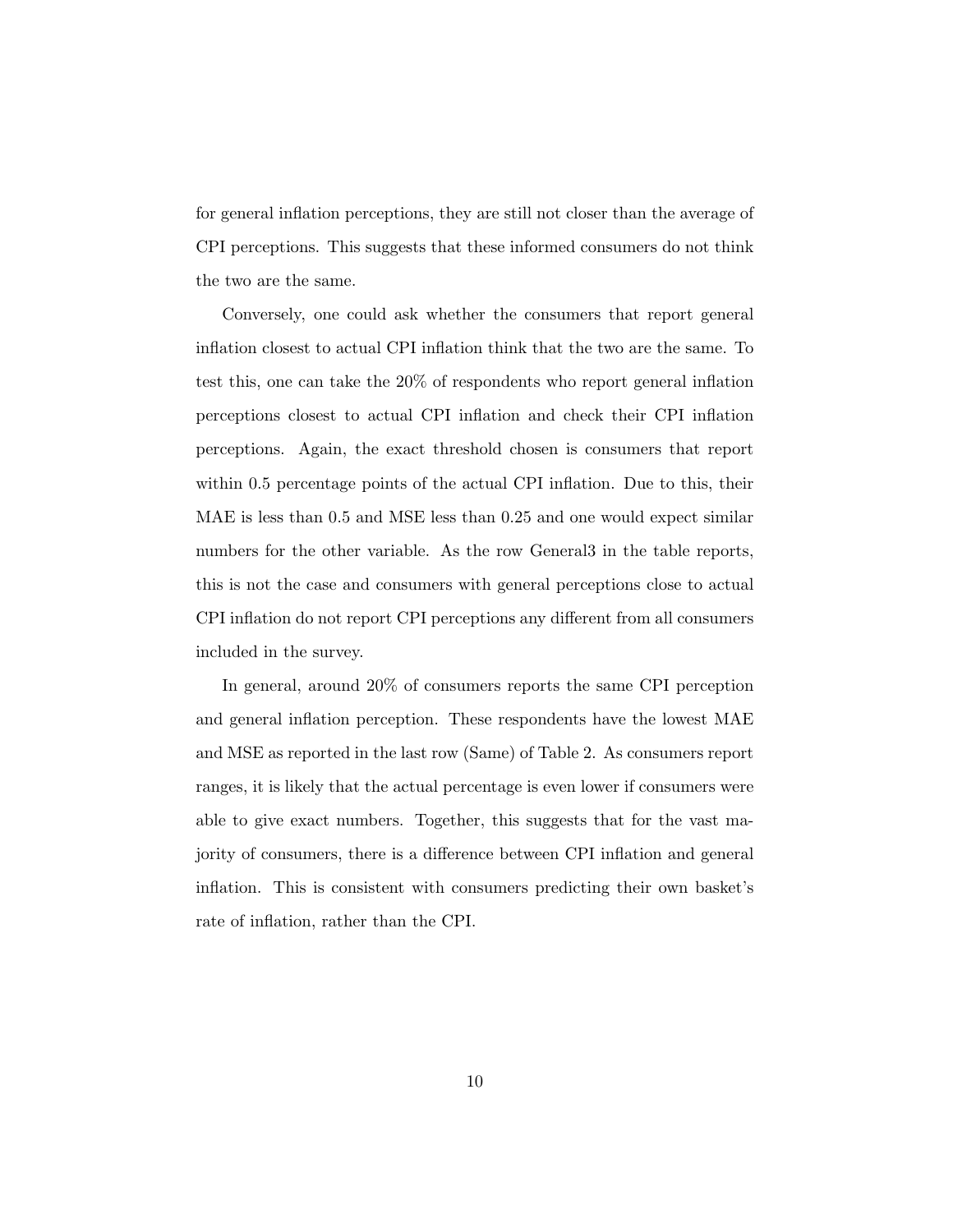#### 4 Is a Basket of Goods Predicted?

As consumers are not predicting CPI inflation when asked about general inflation, the question is what do consumers predict. Several researchers suggested that consumers' predictions are closely attached to items consumers buy frequently or to the rate of inflation of a specific category of goods like food prices or the oil price.<sup>7</sup> The NY Fed consumer survey allows to test this. If consumers predict a the rate of inflation of a basket of items that is not the CPI, then it can be interpreted that they might predict their own basket's rate of inflation. In addition to asking consumers about their general inflation expectations, the survey also asks about the expected rate of inflation in the six categories: food, a gallon of gas, college education, medical care, gold and rent. All these variables are part of the typical consumption basket and can provide evidence as to how consumers form their expectations. Specifically, if consumers only care about food inflation when they are asked about general inflation, there should be a very high correlation between the two inflation rates. If instead consumers find multiple categories important, they should put high weights on more than one category.

An OLS regression of the form

$$
INF_{it} = \alpha + \beta x_{it} + \varepsilon_{it} \tag{8}
$$

is run, where  $INF_{it}$  is the one year ahead expectation of general inflation and  $x_{it}$  are the inflation rates for each of the six categories. Given point estimates might have strong outliers that could drive the results, respondents

 $7$ For example, Brachinger (2008), or Coibion and Gorodnichenko (2015).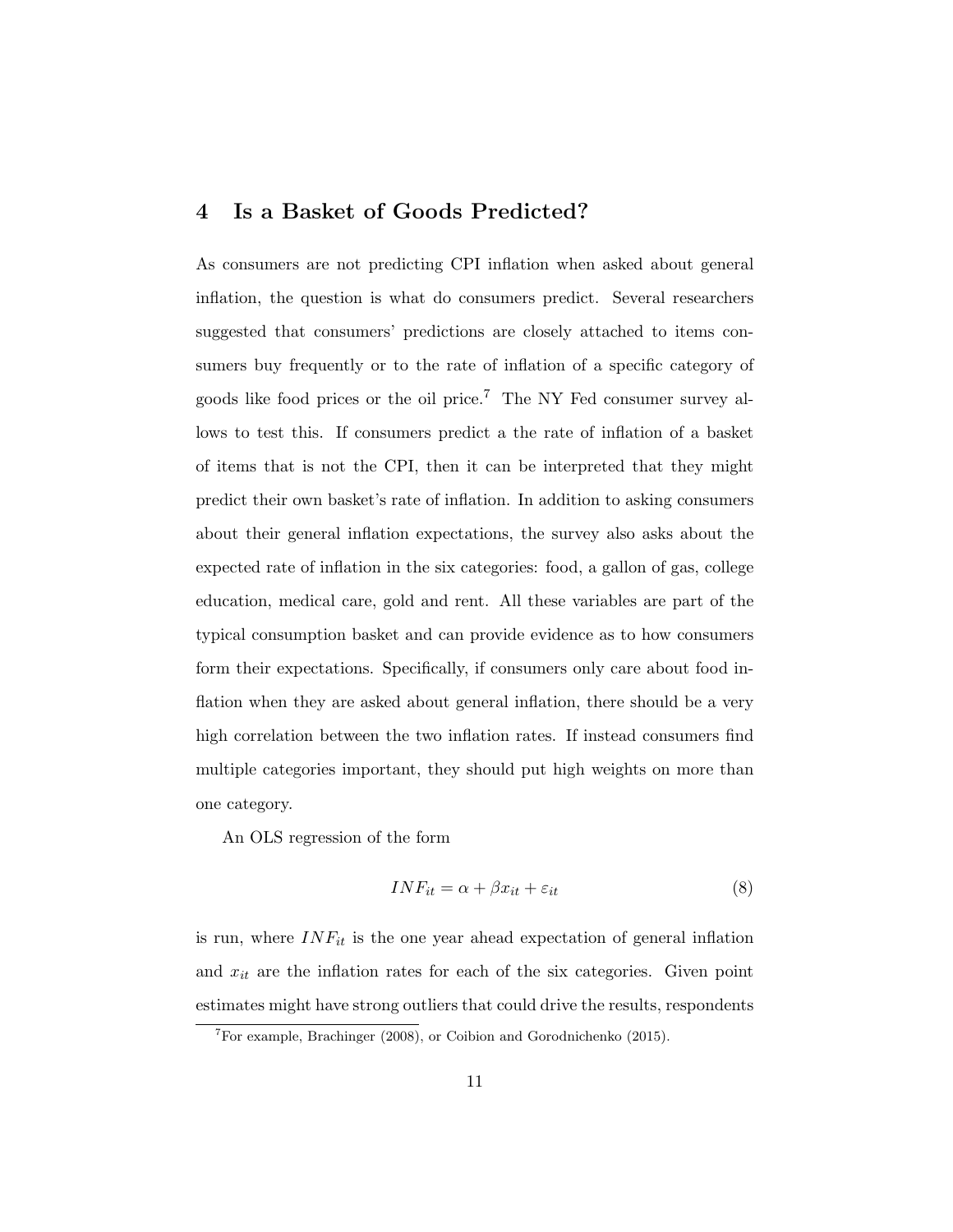who report inflation numbers outside of the range  $\pm 100\%$  are excluded from the analysis. The regression uses the survey weights. The results for the six categories including and excluding a constant are shown in the first two columns Table 3.

All categories appear to be statistical significant, however only the coefficients for food and rent are sizable. Indeed, the food (incl beverages) weight in the US CPI is 14.6% for 2016 and rent 7.9%-33.7%, depending if the owners' equivalent rent is included based on data from the Bureau of Labor Statistics. Based on the numbers in the table, it appears that food has a higher weight than in the CPI. Education, medical care and gas are all below 10%, as is their weight in the CPI. It appears that both education and medical care has a somewhat smaller weight than in the CPI, while gas is around the 3% it should be (including only motor fuel). The close to 0% weight of gold is very reassuring, as this indicates that the numbers are broadly representative. If people are asked to provide many numbers, it could be the case that they provide very similar numbers for all of them, because they were asked together. The stark differences in importance suggests otherwise.

Based on the variance explained of 11%-26%, one can also conclude that consumers are not only taking into account at food and rent for their inflation expectations. The well documented outliers in the consumer surveys might also contribute to some of the unexplained variance. Overall, it can be concluded that consumers do not in general just follow one specific category for their inflation expectations but rather use some basket of goods. With around 80% of the variance unexplained, it is also likely that other goods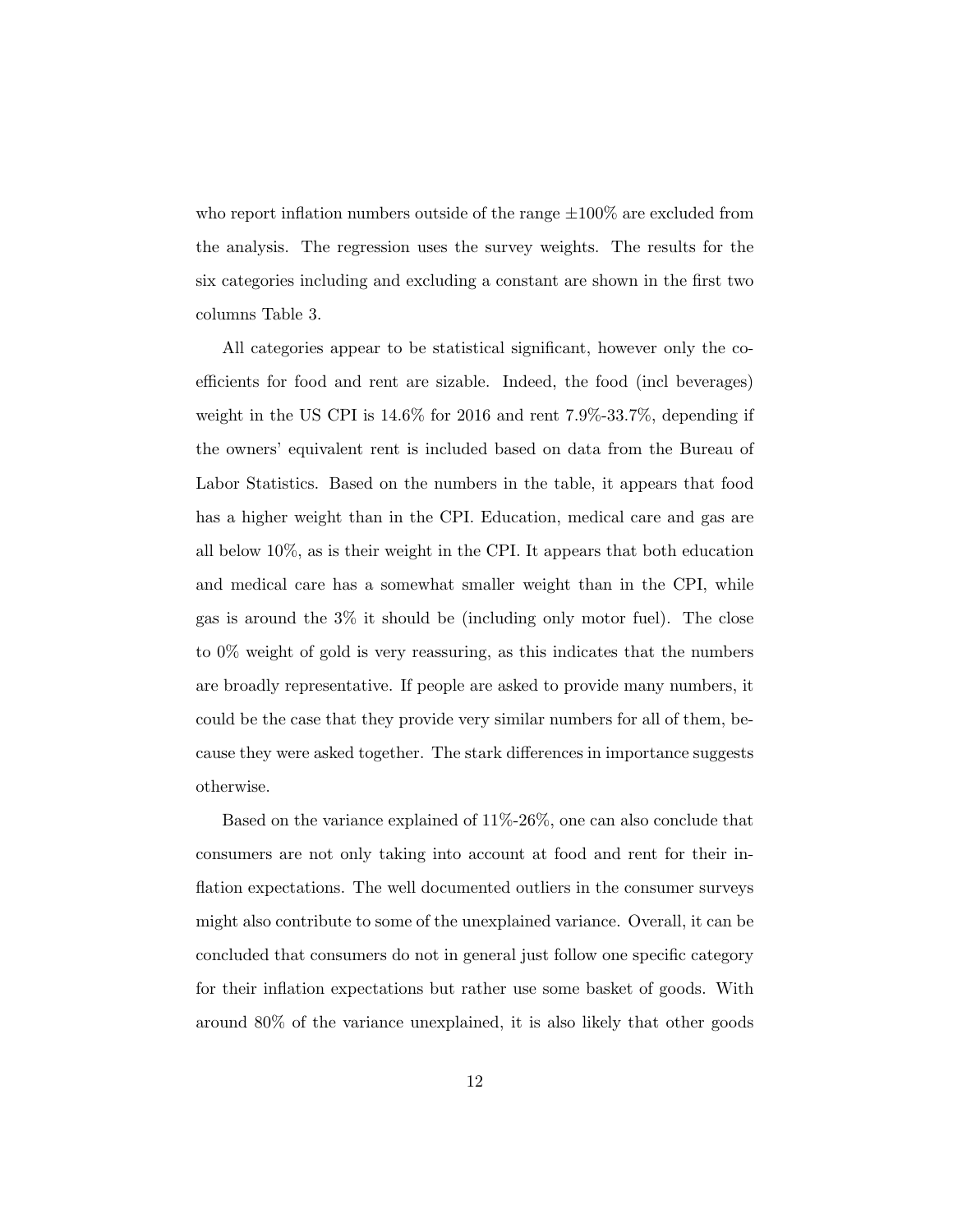|                |                                   |            | Dependent variable:         |                |
|----------------|-----------------------------------|------------|-----------------------------|----------------|
|                | 1-yr ahead inflation expectations |            |                             |                |
|                | (1)                               | (2)        | (3)                         | (4)            |
| Gas            | $0.024***$                        | $0.039***$ | $0.022***$                  | $0.034***$     |
|                | (0.004)                           | (0.004)    | (0.004)                     | (0.004)        |
| Food           | $0.235***$                        | $0.259***$ | $0.217***$                  | $0.233***$     |
|                | (0.007)                           | (0.007)    | (0.007)                     | (0.007)        |
| Medical        | $0.028***$                        | $0.046***$ | $0.030***$                  | $0.045***$     |
|                | (0.004)                           | (0.004)    | (0.004)                     | (0.004)        |
| Educ           | $0.036***$                        | $0.053***$ | $0.028***$                  | $0.041***$     |
|                | (0.005)                           | (0.005)    | (0.005)                     | (0.005)        |
| Rent           | $0.179***$                        | $0.200***$ | $0.150***$                  | $0.163***$     |
|                | (0.006)                           | (0.006)    | (0.006)                     | (0.006)        |
| Gold           | $0.013***$                        | $0.016***$ | $0.005\,$                   | $0.006^{\ast}$ |
|                | (0.004)                           | (0.004)    | (0.003)                     | (0.004)        |
| Housing        |                                   |            | $0.127***$                  | $0.147***$     |
|                |                                   |            | (0.005)                     | (0.005)        |
| Constant       | $1.777***$                        |            | $1.482***$                  |                |
|                | (0.061)                           |            | (0.061)                     |                |
| Observations   | 78,143                            | 78,143     | 78,090                      | 78,090         |
| $R^2$          | 0.114                             | 0.256      | $0.122\,$                   | 0.265          |
| Adjusted $R^2$ | $0.114\,$                         | $0.256\,$  | $0.122\,$                   | 0.265          |
| Note:          |                                   |            | *p<0.1; **p<0.05; ***p<0.01 |                |

| Table 3: Relative Importance of Categories |  |  |  |
|--------------------------------------------|--|--|--|
|                                            |  |  |  |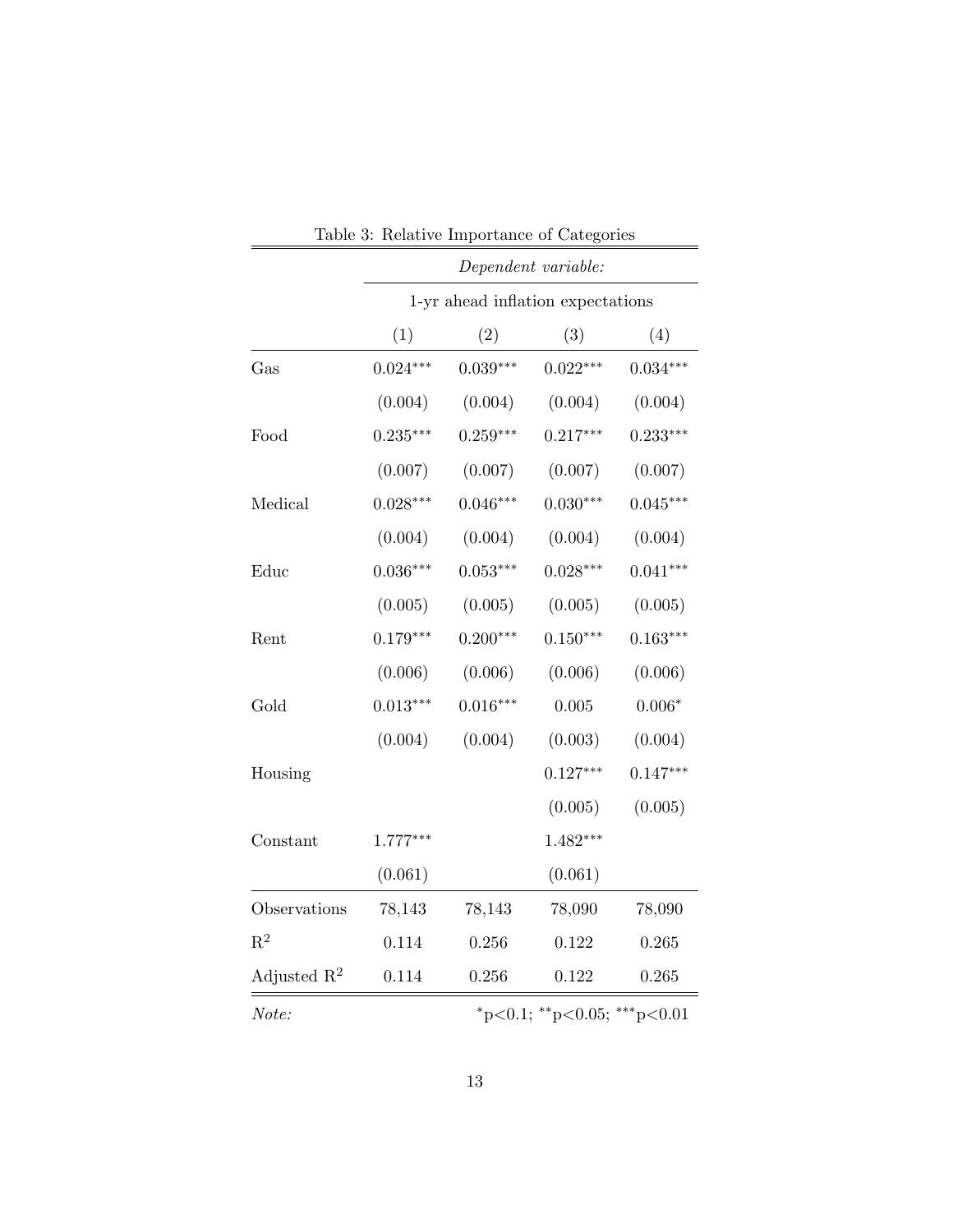and services not included in these specific categories drive the expectations. There still could be periods, where one specific good or service is very important for inflation, like the oil price rise and fall in 2008, but this is not the case over longer periods. Since rent is not one of the every day purchases, but has a relatively high weight, the table is also evidence against the idea that purchase frequency matters a lot.

The general shelter category of the CPI includes both rent and owners' equivalent rent (OER). The survey also asks about housing prices, which are closely related to OER. The last two columns of Table 3 present the regression results including this variable. The inclusion of this variable increases the overall housing weight to 27%-30%, very close to 33% of the shelter category. Two caveats to this analysis are the same weighting issue raised in the model section above and that the importance is assumed constant across individuals and years. Particularly, the CPI weights are based on aggregate consumption shares, while the weights in the table are closer to the average of individual weights. Also people are known to have variations in their relative importance of goods and these also change over time. Together, this is consistent with people predicting a basket of goods, which can be different for different people and is in line with consumers predicting their own basket's rate of inflation.

### 5 Impact of Weighting Differences

There are essentially two options to estimate the impact of the different weightings on the difference between expectations and CPI inflation. The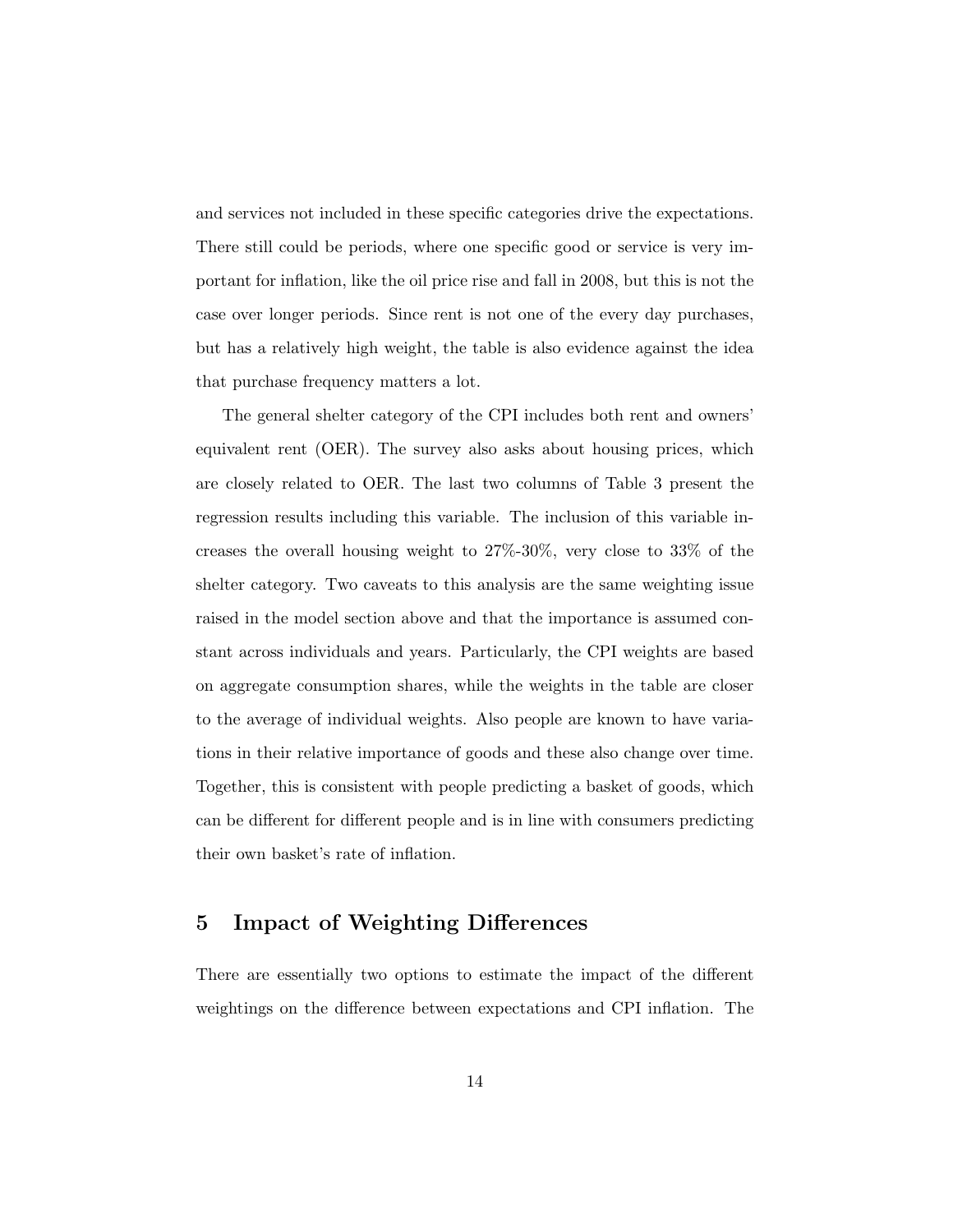first option is to reweight CPI inflation to match the weighting of the consumer survey as closely as possible and then compare the two. The second option is to reweight the consumer survey to match the CPI weights as closely as possible and then compare the two. There is already some literature that estimates to what extent CPI inflation would change if it was weighted differently. This corresponds to the former approach and researchers found mixed results for the US. Specifically, Kokoski (2000) found very little difference for the US. Most analyses have the limitation that they assume that the elementary indices are the same. This means that while the weight on chicken might be different for different people, the price index of chicken is the same. As the price changes at different stores or geographic locations are different, this likely underestimates the difference. In addition, the US data has the limitation that not all weights can be produced because it uses two separate surveys that cannot be merged.

As the latter approach has not been undertaken previously, the former is presented here. In order to reweight the survey, the 2018 micro data of consumer expenditure surveys collected by the Bureau of Labor Statistics are used. While the issues of reweighting the CPI are not present when reweighting the consumer survey, there is a new strong limitation. This limitation is the lack of consumer expenditure data in the consumer expectation surveys. Because of this limitation, it is necessary to impute the consumer expenditure for each consumer based on demographic variables. As Figure 1 shows, there is a large variation of income in every consumption bracket. As a result, knowing the income of the consumer is not enough to obtain a good estimate for consumer expenditure.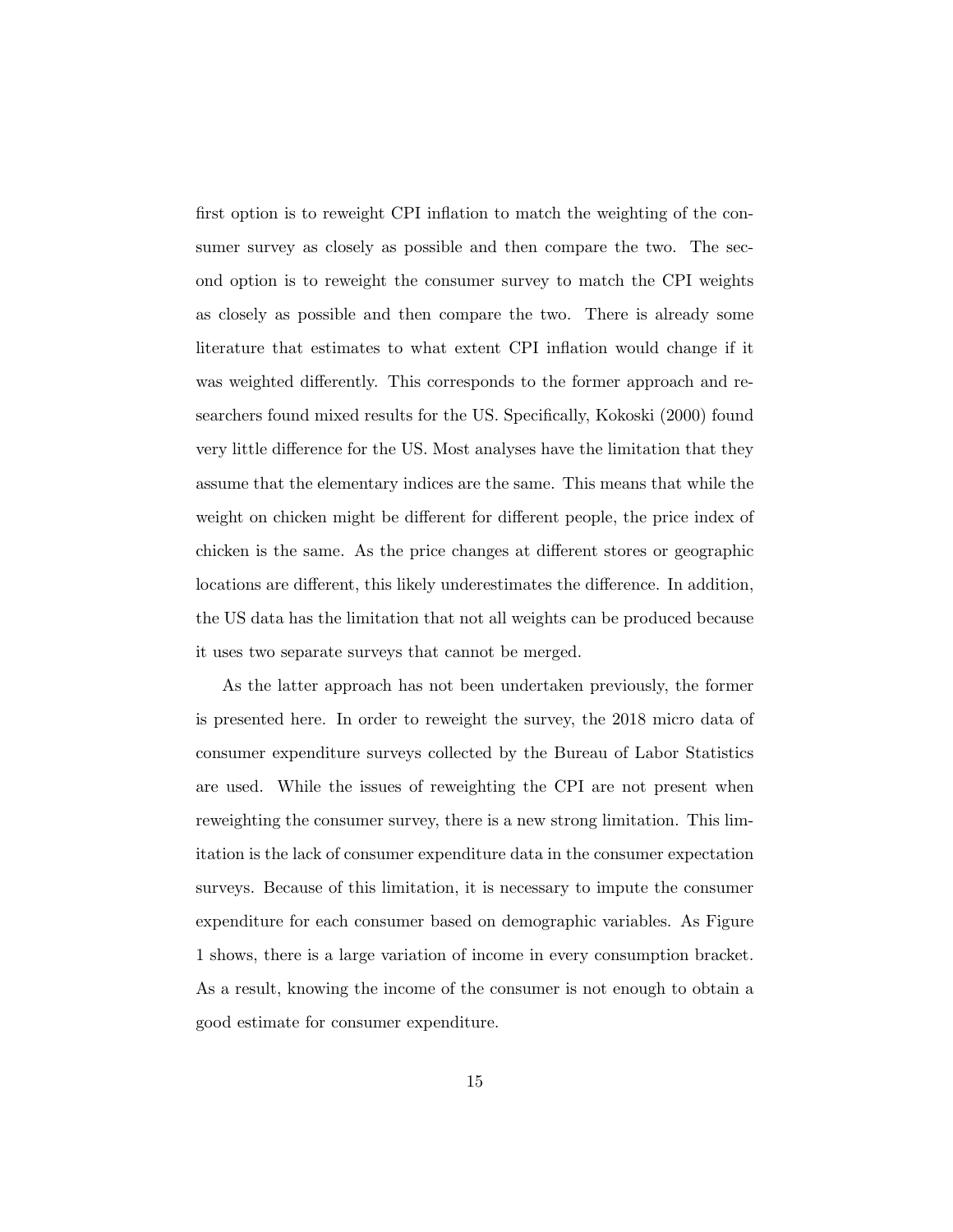Figure 1: Histogram of the Income for Consumers Near the Average Consumption Level



The figure shows the histogram of pre tax income in the US for consumers with an expenditure between \$56k-60k per year based on the 2018 Consumer Expenditure Survey.

In order to estimate the consumption of the contributors of consumer expectation surveys, the consumer expenditure surveys are used, which are collected by the statistical agencies to produce the expenditure weights for the CPI. In a first step, the variable definitions in the consumer expenditure survey are matched to the ones available in the expectations survey. For example, the pre tax income is split into 11 brackets in the NY Fed survey. Then the regression are run between the consumer expenditure and the demographic variables based on the following equation

 $EXP_i = \alpha + \beta_1 INC_i + \beta_2 INC_i^2 + \beta_3 SIZE_i + \beta_4 EDU_i + \delta ETH_i + \varepsilon_i$  (9)

Where  $EXP<sub>i</sub>$  is the natural log of consumer expenditure,  $INC<sub>i</sub>$  is the in-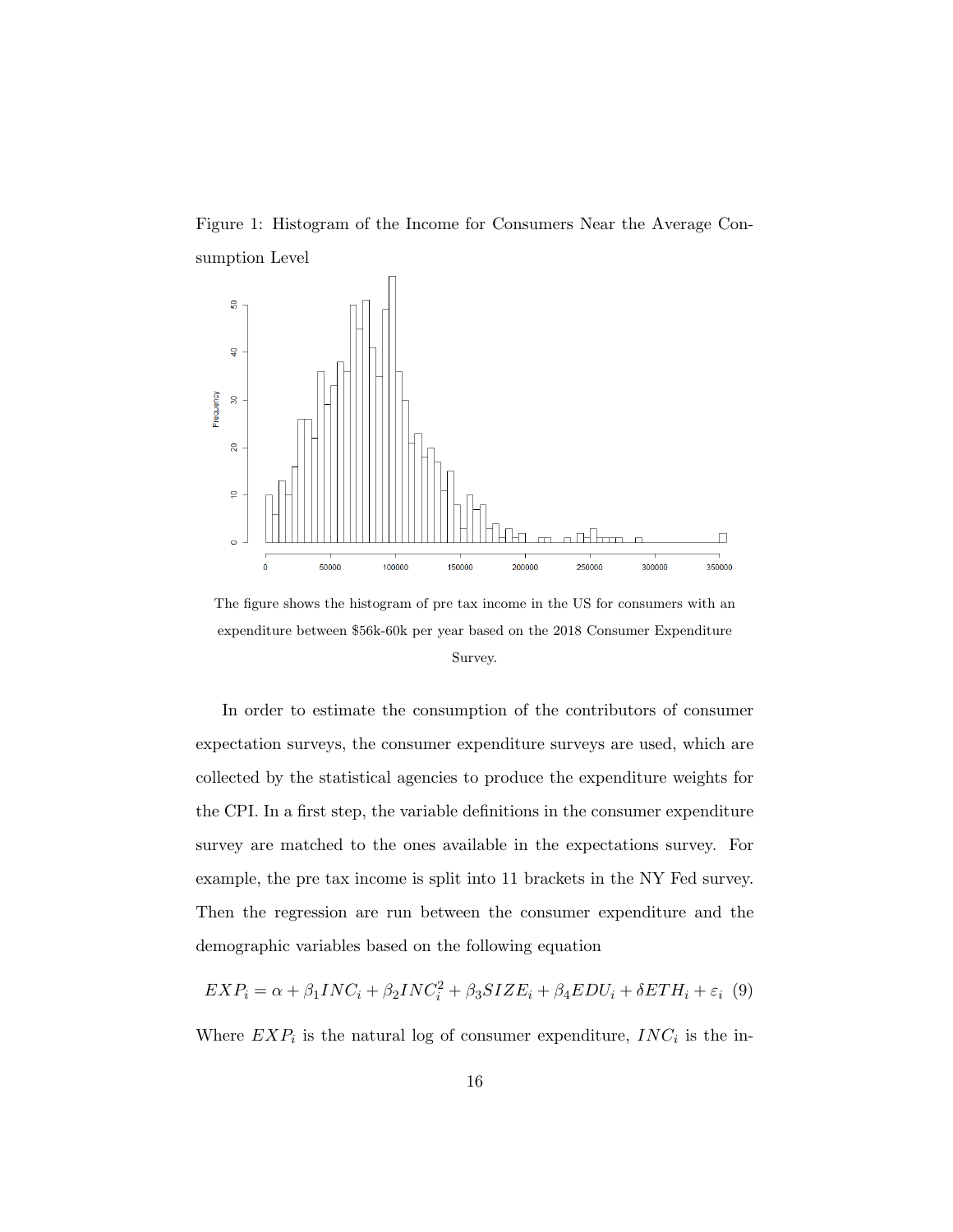come,  $SIZE_i$  is the number of people in the household,  $EDU_i$  is the education level of the person responding to the survey and  $ETH<sub>i</sub>$  is a set of dummy variables for the ethnicity of the person responding.  $^8\,$  Table 4 reports the regression results.

|                         | Table 4: Consumption Regression         |
|-------------------------|-----------------------------------------|
|                         | Dependent variable:                     |
|                         | EXP (US)                                |
| <b>SIZE</b>             | $-0.172***$                             |
|                         | (0.013)                                 |
| <b>EDU</b>              | $0.061***$                              |
|                         | (0.002)                                 |
| <b>INC</b>              | $0.142***$                              |
|                         | (0.005)                                 |
| INC <sub>2</sub>        | $0.001***$                              |
|                         | (0.000)                                 |
| Constant                | $9.774***$                              |
|                         | (0.020)                                 |
| Observations            | 23,149                                  |
| <b>ETH</b> Dummies      | Yes                                     |
| $R^2$                   | 0.537                                   |
| Adjusted $\mathbb{R}^2$ | 0.536                                   |
| Note:                   | $*_{p<0.1;}$ $*_{p<0.05;}$ $*_{p<0.01}$ |

<sup>8</sup>Initially, the regression also included the age and gender of the person responding, but neither was found to be statistically significant.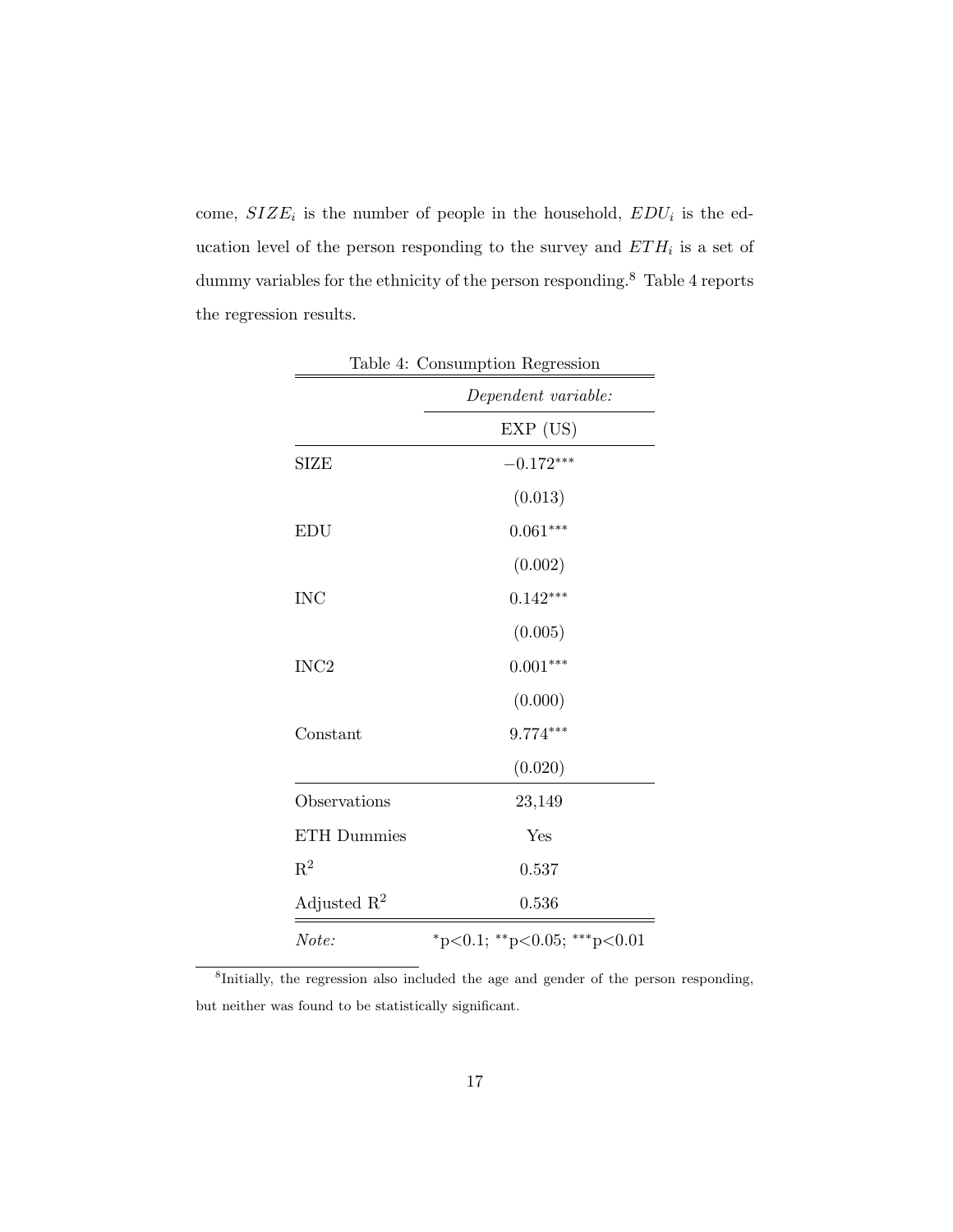Based on the r-squared, the regression explains around 50% of the variance in consumer expenditure. The next step is to use data to estimate the consumer expenditure for the consumer expectation survey. Once this has been estimated, the consumption weighted mean inflation expectations of the survey can be calculated and compared to the unweighted mean. Figure 2 shows the cross-sectional average inflation expectation with matching samples for the US. It is immediately clear that the consumption weighted expectations are much lower. Indeed, the consumption weighted expectations are 4.5% on average and the unweighted ones 5.2%, a 0.7 percentage point decrease in the inflation expectations or 20-25% of the gap between the average of 5.2% and the 2% of professional forecasters. The two lines in the chart almost move in sync, but small variations are also noticeable like in December 2014, when the difference between the two lines becomes very small.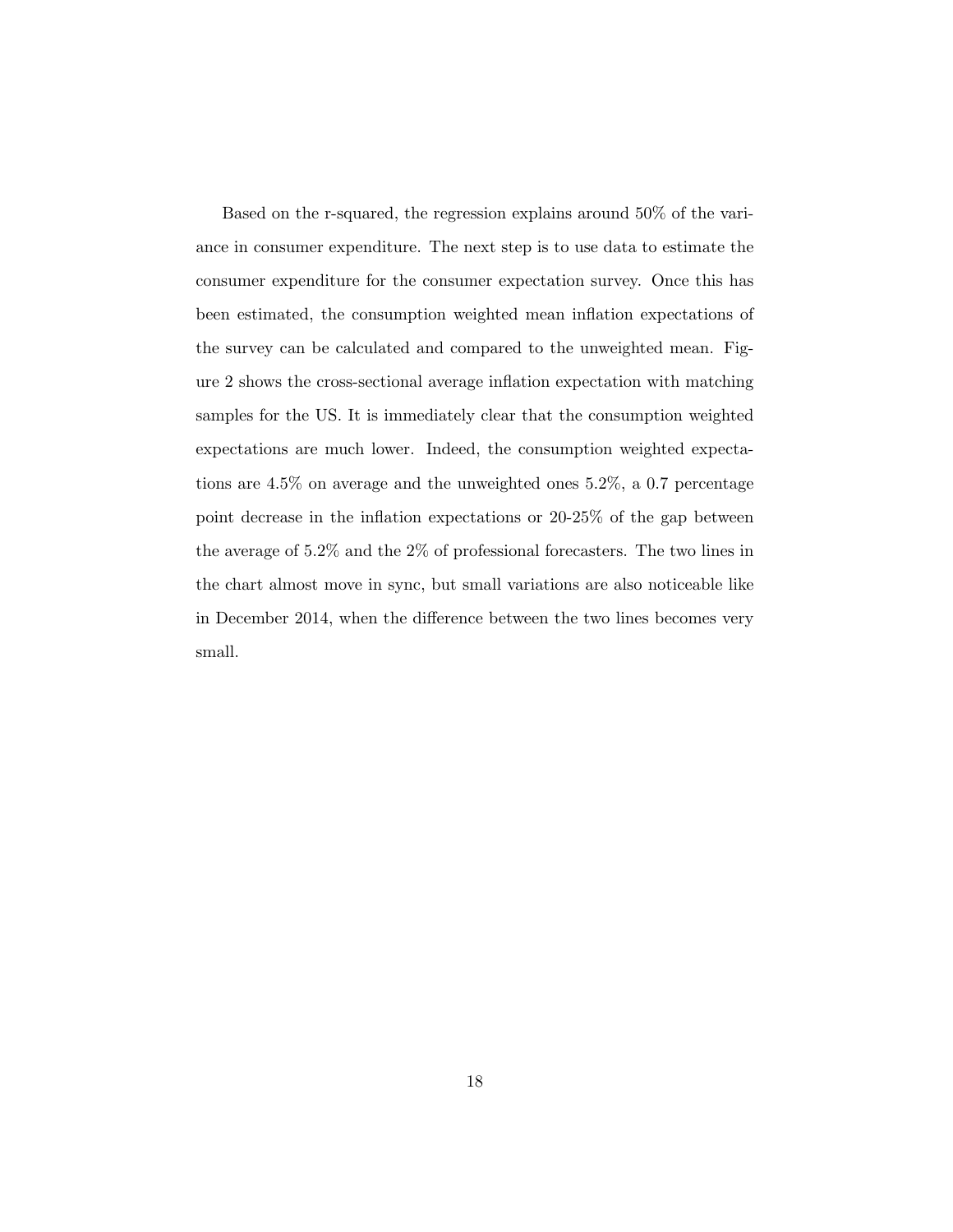



This figure shows the average inflation rate forecast from the NY Fed Survey as well as the imputed consumption weighted average.

Consumer expectation surveys typically have outliers. A way to avoid these is to use the median. In the context of consumption weighted expectations, there is no clearly defined median. For example, the inflation expectation of the median spender might be an outlier itself. Moreover, consumers are prone to report rounded numbers. For example, over 17% of consumers reported an expected inflation of 3% over the course of the NY Fed survey. As a result, it is quite likely that the median of a range of consumption expenditure will also give a median of  $3\%$ <sup>9</sup>. Indeed, the median expectations of consumers that have an expenditure of the median plus and minus \$500 is also 3%. This result is relatively robust for different

<sup>&</sup>lt;sup>9</sup>This is also the reason, why the NY Fed survey makes some adjustments to avoid having a median of  $3\%$  in most periods. Essentially, it adds small random errors to all numbers reported before calculating the median.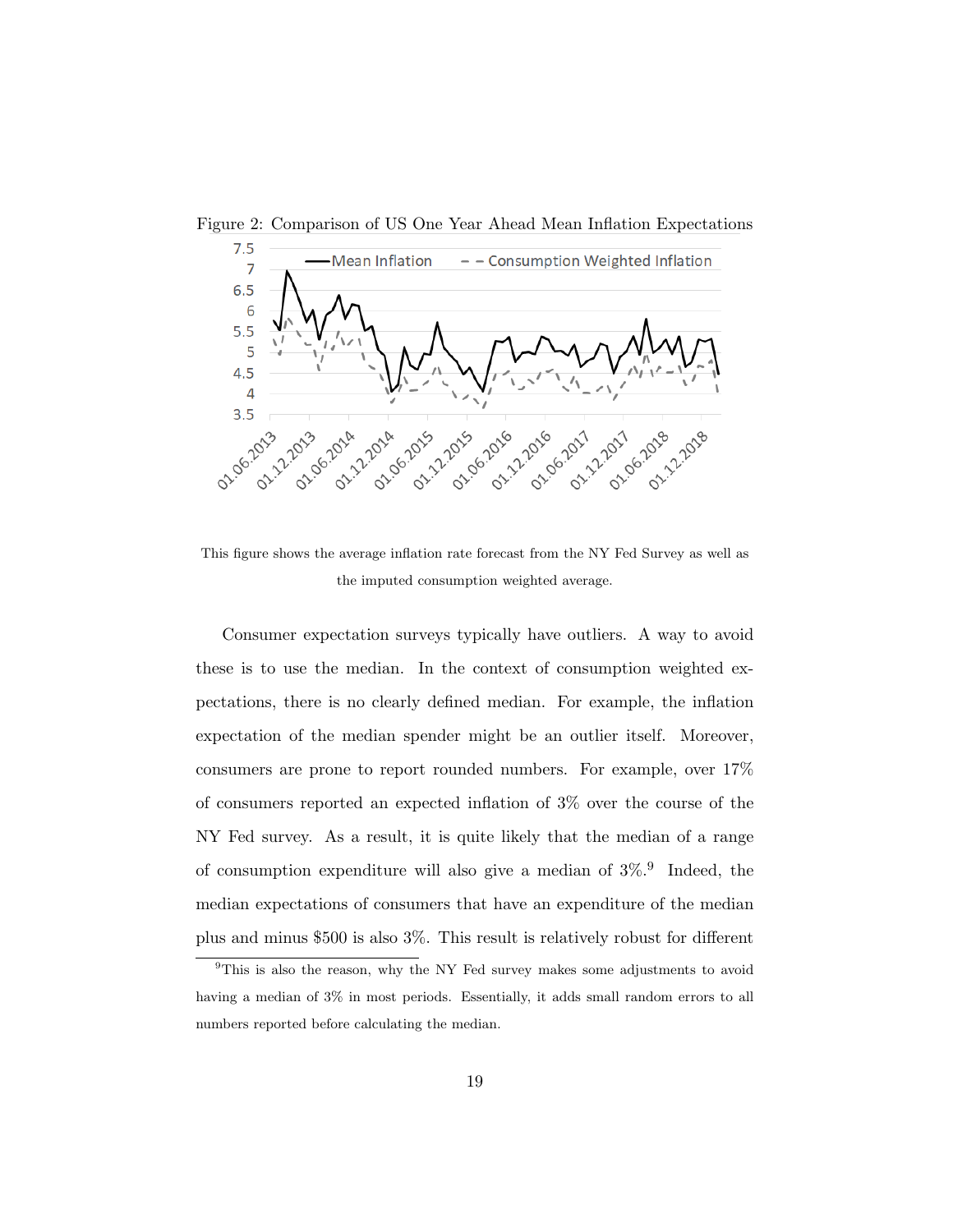thresholds as well.

Another sensitivity test is to exclude outliers from the analysis. Restricting the possible inflation expectations within an absolute value of 20 percent maintains a 0.2 percentage point gap between the mean measures. Reducing the cutoff further reduced the variability and increases the share of 3% responses and thus the gap as well. An alternative sensitivity test is to take into account the tenure of survey participants. It is likely that someone who contributed several times to the survey will more accurately predict their own basket's rate of inflation. If the sample is reduced to only include individuals that already contributed at least 6 times to the survey maintains a difference of 0.6 percentage points.

Overall, it appears that the different weighting contributes an estimated 0.7 percentage points or 20-25% of the difference between the CPI and the mean of consumer expectations for the US.

#### 6 Conclusion

This paper aimed to estimate how much of the difference between consumer expectations for general inflation and the CPI is due to different weighting. First, new evidence that consumers report their own basket's rate of inflation is presented showing that they predict a basket of goods and do not interpret general inflation as CPI inflation. Second, the paper estimated the weighting impact for the US and finds that it is around 0.7 percentage points or 20-25% of the gap between consumer expectations and professional expectations. Given the strong data limitations due to the consumer expectation surveys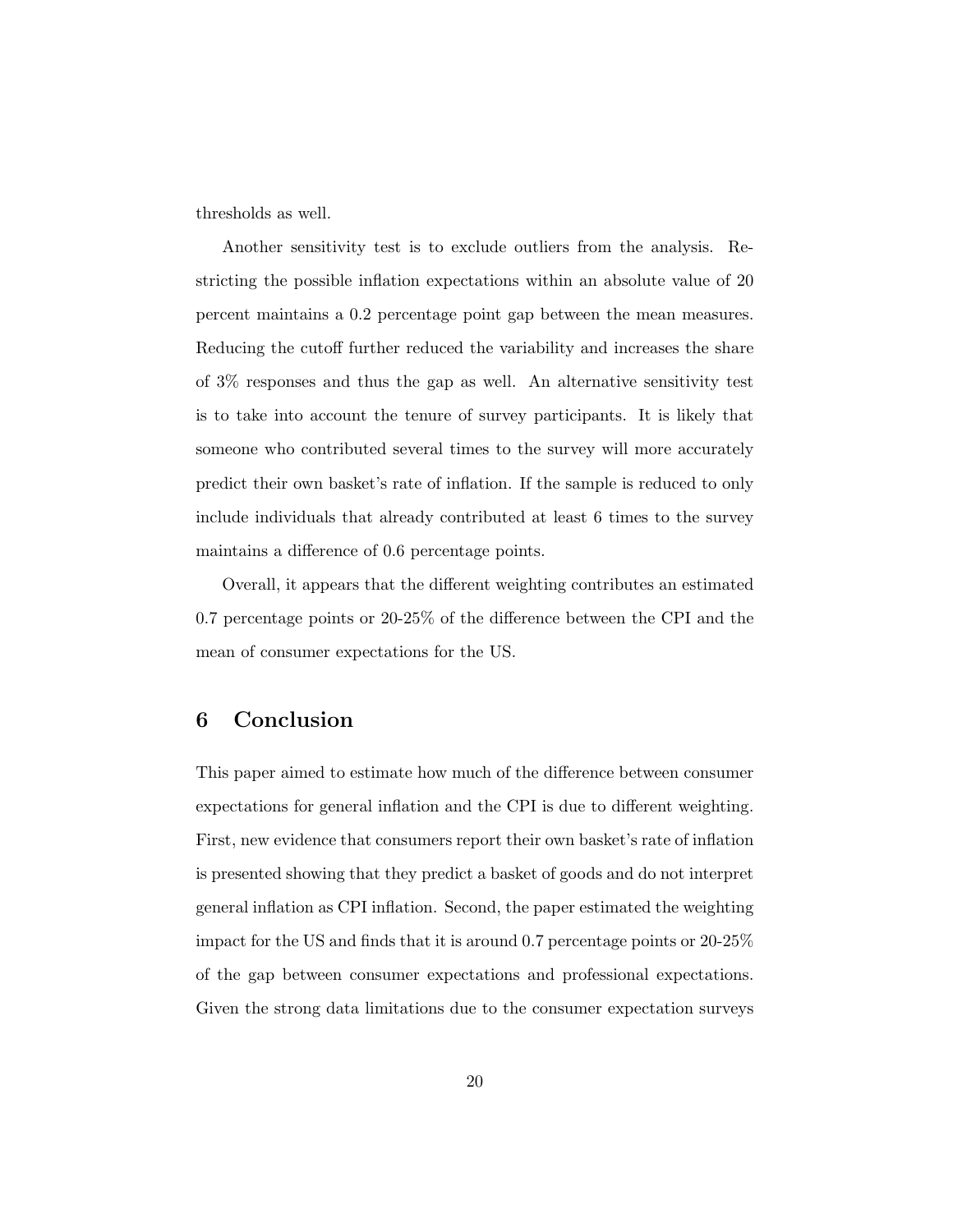lacking consumer expenditure data, there is further research needed to more clearly pin down the exact weighting impact.

This also has some clear policy implications. Many social programs are linked to CPI inflation, but this analysis suggests that a large part of the population experiences higher rates of inflation. Beyond social programs, inflation is also important for wage negotiations. The small spenders that have a negligible weight in the CPI are more likely to be parts of the vulnerable population that benefit from the social programs or wage increases. As a result, their standard of living is declining, because too low an inflation rate is used to adjust the payments.

One interesting avenue of future research related to consumers predicting their own basket's rate of inflation could be what role the movement of people has and how this relates to the apparent outliers in the survey. A person planning to move from a rural town to a big city might expect to pay much higher prices once the move happens. This could lead to substantially larger differences in price expectations than if people expect to remain in the same place.

### References

- Binder, C. (2017). Consumer forecast revisions: Is information really so sticky? Economics Letters, 161:112–115.
- Brachinger, H. W. (2008). A new index of perceived inflation: Assumptions, method, and application to Germany. Journal of Economic Psychology, 29(4):433–457.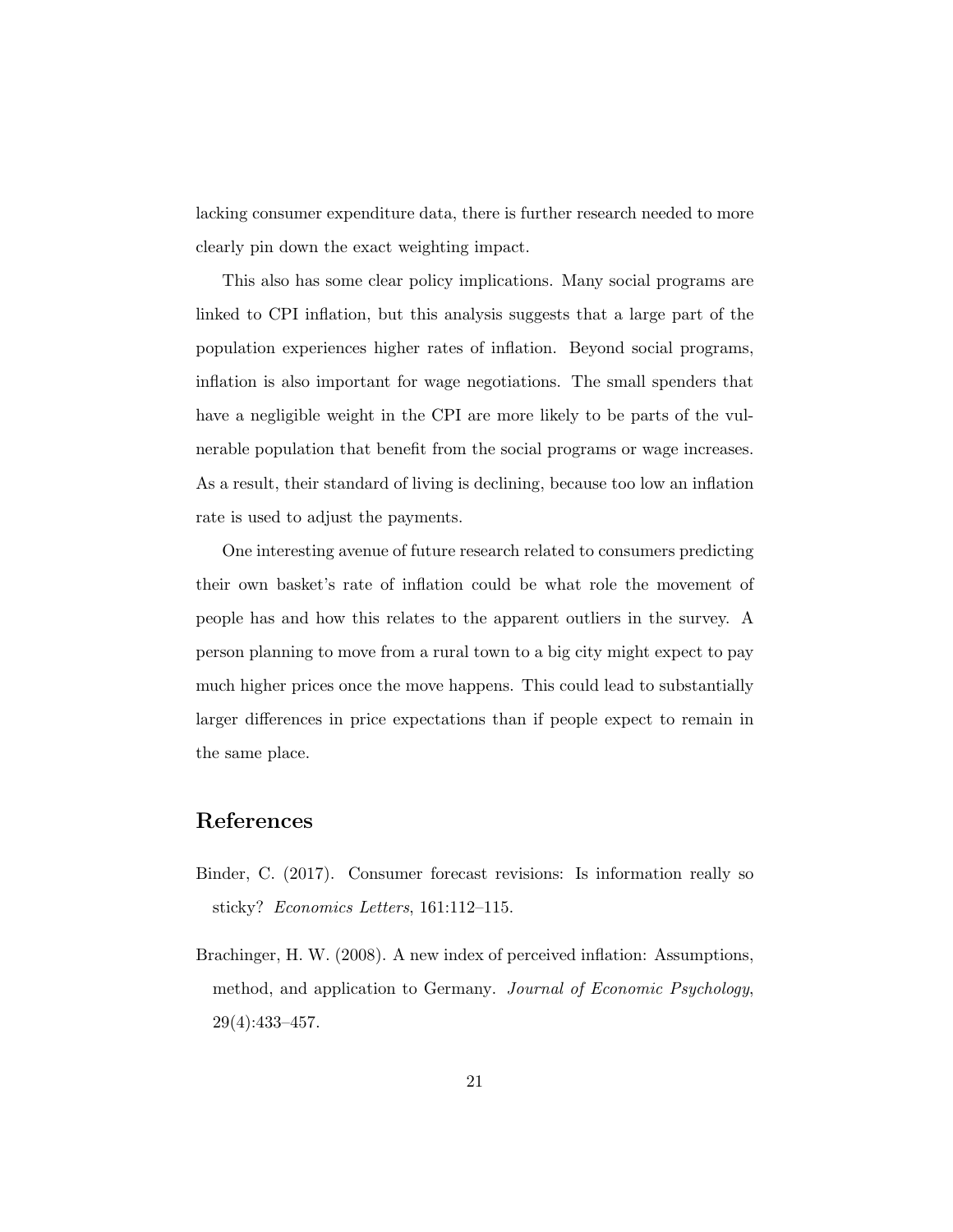- Bruine de Bruin, W., Vanderklaauw, W., Downs, J. S., Fischhoff, B., Topa, G., and Armantier, O. (2010). Expectations of inflation: The role of demographic variables, expectation formation, and financial literacy. Journal of Consumer Affairs, 44(2):381–402.
- Carroll, C. D. (2003). Macroeconomic expectations of households and professional forecasters. the Quarterly Journal of economics, 118(1):269–298.
- Coibion, O. and Gorodnichenko, Y. (2015). Is the phillips curve alive and well after all? inflation expectations and the missing disinflation. American Economic Journal: Macroeconomics, 7(1):197–232.
- Deaton, A. (1998). Getting prices right: What should be done? The Journal of Economic Perspectives, 12(1):37–46.
- Gramlich, E. M. (1983). Models of inflation expectations formation: A comparison of household and economist forecasts. Journal of Money, Credit and Banking, 15(2):155–173.
- Izquierdo, M., Ley, E., and Ruiz-Castillo, J. (2003). The Plutocratic Gap in the CPI: Evidence from Spain. IMF Staff Papers, 50(1):7.
- Kokoski, M. (2000). Alternative cpi aggregations: two approaches. Monthly Lab. Rev., 123:31.
- Ley, E. (2005). Whose inflation? A characterization of the CPI plutocratic gap. Oxford Economic Papers,  $57(4)$ :634–646.
- Malmendier, U. and Nagel, S. (2015). Learning from inflation experiences. The Quarterly Journal of Economics, 131(1):53–87.